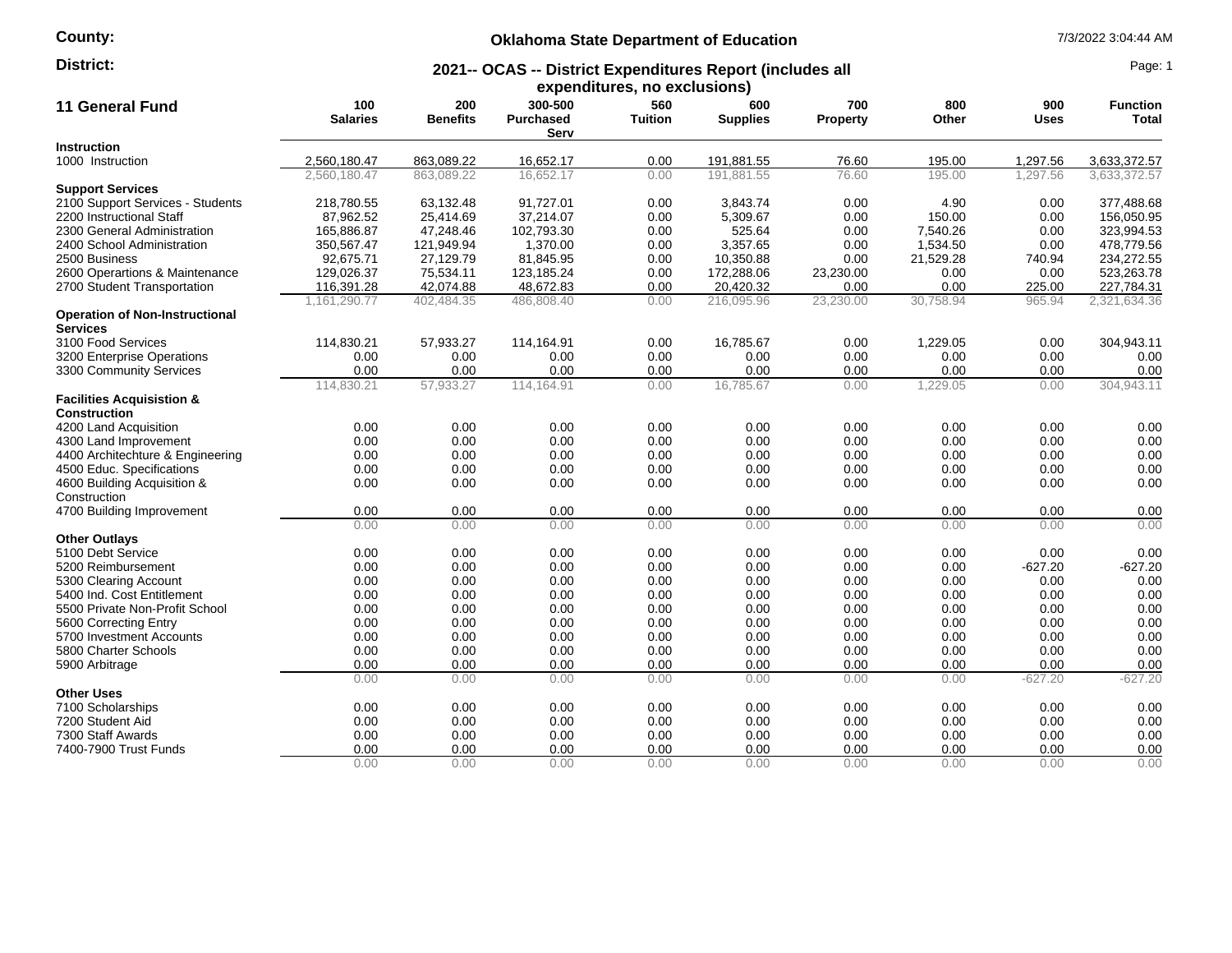#### District: I002 HASKELL

### **Oklahoma State Department of Education** 7/3/2022 3:04:44 AM

#### **2021-- OCAS -- District Expenditures Report (includes all expenditures, no exclusions) District:** 1002 HASKELL **1998** 2021 - 2021 - OCAS -- District Expenditures Report (includes all

| <b>Repayments</b>                                           |                      |                                               |                  |                |                 |           |           |             |                 |
|-------------------------------------------------------------|----------------------|-----------------------------------------------|------------------|----------------|-----------------|-----------|-----------|-------------|-----------------|
| 8000 Repayments                                             | 0.00                 | 0.00                                          | 0.00             | 0.00           | 0.00            | 0.00      | 0.00      | 0.00        | 0.00            |
|                                                             | 0.00                 | 0.00                                          | 0.00             | 0.00           | 0.00            | 0.00      | 0.00      | 0.00        | 0.00            |
| <b>Object Totals:</b>                                       | 3,836,301.45         | 1,323,506.84                                  | 617,625.48       | 0.00           | 424,763.18      | 23,306.60 | 32,182.99 | 1,636.30    | 6,259,322.84    |
|                                                             | Warrants Issued +    |                                               |                  |                | 6,242,928.77    |           |           |             |                 |
|                                                             |                      | Reserves for Contracts Pending +              |                  |                | 17,021.27       |           |           |             |                 |
|                                                             |                      | Other Outlays and Repayments Other than 5100- |                  |                | 627.20          |           |           |             |                 |
|                                                             | <b>Expenditures:</b> |                                               |                  |                | 6,259,322.84    |           |           |             |                 |
| 21 Building Fund                                            | 100                  | 200                                           | 300-500          | 560            | 600             | 700       | 800       | 900         | <b>Function</b> |
|                                                             | <b>Salaries</b>      | <b>Benefits</b>                               | <b>Purchased</b> | <b>Tuition</b> | <b>Supplies</b> | Property  | Other     | <b>Uses</b> | <b>Total</b>    |
| <b>Instruction</b>                                          |                      |                                               | Serv             |                |                 |           |           |             |                 |
| 1000 Instruction                                            | 0.00                 | 0.00                                          | 0.00             | 0.00           | 0.00            | 0.00      | 0.00      | 0.00        | 0.00            |
|                                                             | 0.00                 | 0.00                                          | 0.00             | 0.00           | 0.00            | 0.00      | 0.00      | 0.00        | 0.00            |
| <b>Support Services</b>                                     |                      |                                               |                  |                |                 |           |           |             |                 |
| 2100 Support Services - Students                            | 0.00                 | 0.00                                          | 0.00             | 0.00           | 0.00            | 0.00      | 0.00      | 0.00        | 0.00            |
| 2200 Instructional Staff                                    | 0.00                 | 0.00                                          | 0.00             | 0.00           | 0.00            | 0.00      | 0.00      | 0.00        | 0.00            |
| 2300 General Administration                                 | 0.00                 | 0.00                                          | 0.00             | 0.00           | 0.00            | 0.00      | 0.00      | 0.00        | 0.00            |
| 2400 School Administration                                  | 0.00                 | 0.00                                          | 0.00             | 0.00           | 0.00            | 0.00      | 0.00      | 0.00        | 0.00            |
| 2500 Business                                               | 0.00                 | 0.00                                          | 0.00             | 0.00           | 0.00            | 0.00      | 21,423.66 | 0.00        | 21,423.66       |
| 2600 Operartions & Maintenance                              | 0.00                 | 0.00                                          | 39,561.64        | 0.00           | 13,077.10       | 73,510.81 | 0.00      | 0.00        | 126,149.55      |
| 2700 Student Transportation                                 | 0.00                 | 0.00                                          | 0.00             | 0.00           | 0.00            | 0.00      | 0.00      | 0.00        | 0.00            |
|                                                             | 0.00                 | 0.00                                          | 39,561.64        | 0.00           | 13,077.10       | 73,510.81 | 21,423.66 | 0.00        | 147,573.21      |
| <b>Operation of Non-Instructional</b><br><b>Services</b>    |                      |                                               |                  |                |                 |           |           |             |                 |
| 3100 Food Services                                          | 0.00                 | 0.00                                          | 2,244.33         | 0.00           | 1,707.95        | 0.00      | 0.00      | 0.00        | 3,952.28        |
| 3200 Enterprise Operations                                  | 0.00                 | 0.00                                          | 0.00             | 0.00           | 0.00            | 0.00      | 0.00      | 0.00        | 0.00            |
| 3300 Community Services                                     | 0.00                 | 0.00                                          | 0.00             | 0.00           | 0.00            | 0.00      | 0.00      | 0.00        | 0.00            |
|                                                             | 0.00                 | 0.00                                          | 2,244.33         | 0.00           | 1,707.95        | 0.00      | 0.00      | 0.00        | 3,952.28        |
| <b>Facilities Acquisistion &amp;</b><br><b>Construction</b> |                      |                                               |                  |                |                 |           |           |             |                 |
| 4200 Land Acquisition                                       | 0.00                 | 0.00                                          | 0.00             | 0.00           | 0.00            | 0.00      | 0.00      | 0.00        | 0.00            |
| 4300 Land Improvement                                       | 0.00                 | 0.00                                          | 0.00             | 0.00           | 0.00            | 0.00      | 0.00      | 0.00        | 0.00            |
| 4400 Architechture & Engineering                            | 0.00                 | 0.00                                          | 0.00             | 0.00           | 0.00            | 0.00      | 0.00      | 0.00        | 0.00            |
| 4500 Educ. Specifications                                   | 0.00                 | 0.00                                          | 0.00             | 0.00           | 0.00            | 0.00      | 0.00      | 0.00        | 0.00            |
| 4600 Building Acquisition &                                 | 0.00                 | 0.00                                          | 0.00             | 0.00           | 0.00            | 0.00      | 0.00      | 0.00        | 0.00            |
| Construction                                                |                      |                                               |                  |                |                 |           |           |             |                 |
| 4700 Building Improvement                                   | 0.00                 | 0.00                                          | 0.00             | 0.00           | 4,299.50        | 12,727.27 | 0.00      | 0.00        | 17,026.77       |
|                                                             | 0.00                 | 0.00                                          | 0.00             | 0.00           | 4,299.50        | 12,727.27 | 0.00      | 0.00        | 17,026.77       |
| <b>Other Outlays</b>                                        |                      |                                               |                  |                |                 |           |           |             |                 |
| 5100 Debt Service                                           | 0.00                 | 0.00                                          | 0.00             | 0.00           | 0.00            | 0.00      | 0.00      | 0.00        | 0.00            |
| 5200 Reimbursement                                          | 0.00                 | 0.00                                          | 0.00             | 0.00           | 0.00            | 0.00      | 0.00      | 0.00        | 0.00            |
| 5300 Clearing Account                                       | 0.00                 | 0.00                                          | 0.00             | 0.00           | 0.00            | 0.00      | 0.00      | 0.00        | 0.00            |
| 5400 Ind. Cost Entitlement                                  | 0.00                 | 0.00                                          | 0.00             | 0.00           | 0.00            | 0.00      | 0.00      | 0.00        | 0.00            |
| 5500 Private Non-Profit School                              | 0.00                 | 0.00                                          | 0.00             | 0.00           | 0.00            | 0.00      | 0.00      | 0.00        | 0.00            |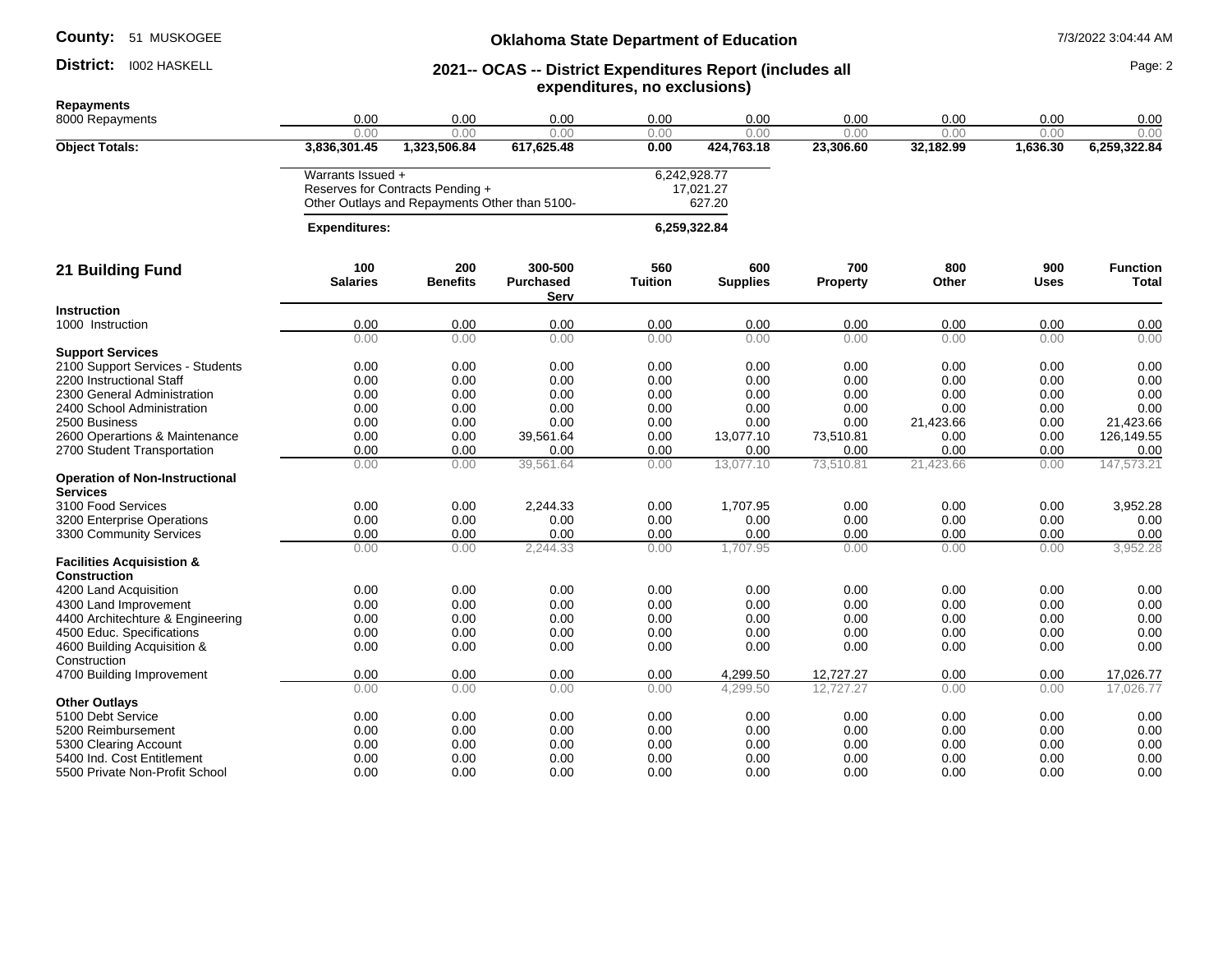| County: |  | 51 MUSKOGEE |
|---------|--|-------------|
|---------|--|-------------|

## **Oklahoma State Department of Education** 7/3/2022 3:04:44 AM

| oounty.<br><b>31 IVIUSNUULE</b>                           | Oklahoma State Department of Education                                                    |                 |                          |                |                 |                 |                  |              | 773/2022 3.04.44 AM |
|-----------------------------------------------------------|-------------------------------------------------------------------------------------------|-----------------|--------------------------|----------------|-----------------|-----------------|------------------|--------------|---------------------|
| District:<br><b>1002 HASKELL</b>                          | 2021-- OCAS -- District Expenditures Report (includes all<br>expenditures, no exclusions) |                 |                          |                |                 |                 |                  |              | Page: 3             |
|                                                           |                                                                                           |                 |                          |                |                 |                 |                  |              |                     |
| 5600 Correcting Entry                                     | 0.00                                                                                      | 0.00            | 0.00                     | 0.00           | 0.00            | 0.00            | 0.00             | 0.00         | 0.00                |
| 5700 Investment Accounts                                  | 0.00                                                                                      | 0.00            | 0.00                     | 0.00           | 0.00            | 0.00            | 0.00             | 0.00         | 0.00                |
| 5800 Charter Schools                                      | 0.00                                                                                      | 0.00            | 0.00                     | 0.00           | 0.00            | 0.00            | 0.00             | 0.00         | 0.00                |
| 5900 Arbitrage                                            | 0.00                                                                                      | 0.00            | 0.00                     | 0.00           | 0.00            | 0.00            | 0.00             | 0.00         | 0.00                |
|                                                           | 0.00                                                                                      | 0.00            | 0.00                     | 0.00           | 0.00            | 0.00            | 0.00             | 0.00         | 0.00                |
| <b>Other Uses</b>                                         |                                                                                           |                 |                          |                |                 |                 |                  |              |                     |
| 7100 Scholarships                                         | 0.00                                                                                      | 0.00            | 0.00                     | 0.00           | 0.00            | 0.00            | 0.00             | 0.00         | 0.00                |
| 7200 Student Aid                                          | 0.00                                                                                      | 0.00            | 0.00                     | 0.00           | 0.00            | 0.00            | 0.00             | 0.00         | 0.00                |
| 7300 Staff Awards                                         | 0.00                                                                                      | 0.00            | 0.00                     | 0.00           | 0.00            | 0.00            | 0.00             | 0.00         | 0.00                |
| 7400-7900 Trust Funds                                     | 0.00                                                                                      | 0.00            | 0.00                     | 0.00           | 0.00            | 0.00            | 0.00             | 0.00         | 0.00                |
| <b>Repayments</b>                                         | 0.00                                                                                      | 0.00            | 0.00                     | 0.00           | 0.00            | 0.00            | 0.00             | 0.00         | 0.00                |
| 8000 Repayments                                           | 0.00                                                                                      | 0.00            | 0.00                     | 0.00           | 0.00            | 0.00            | 0.00             | 0.00         | 0.00                |
|                                                           | 0.00                                                                                      | 0.00            | 0.00                     | 0.00           | 0.00            | 0.00            | 0.00             | 0.00         | 0.00                |
| <b>Object Totals:</b>                                     | 0.00                                                                                      | 0.00            | 41,805.97                | 0.00           | 19,084.55       | 86,238.08       | 21,423.66        | 0.00         | 168,552.26          |
|                                                           | Warrants Issued +                                                                         |                 |                          |                | 168,552.26      |                 |                  |              |                     |
|                                                           | Reserves for Contracts Pending +                                                          |                 |                          |                | 0.00            |                 |                  |              |                     |
|                                                           | Other Outlays and Repayments Other than 5100-                                             |                 |                          |                | 0.00            |                 |                  |              |                     |
|                                                           | <b>Expenditures:</b>                                                                      |                 |                          | 168,552.26     |                 |                 |                  |              |                     |
| 31-39 LEA Assigned Bond                                   | 100                                                                                       | 200             | 300-500                  | 560            | 600             | 700             | 800              | 900          | <b>Function</b>     |
| <b>Funds</b>                                              | <b>Salaries</b>                                                                           | <b>Benefits</b> | <b>Purchased</b><br>Serv | <b>Tuition</b> | <b>Supplies</b> | <b>Property</b> | Other            | <b>Uses</b>  | Total               |
| <b>Instruction</b>                                        |                                                                                           |                 |                          |                |                 |                 |                  |              |                     |
| 1000 Instruction                                          | 0.00                                                                                      | 0.00            | 0.00                     | 0.00           | 0.00            | 0.00            | 0.00             | 0.00         | 0.00                |
|                                                           | 0.00                                                                                      | 0.00            | 0.00                     | 0.00           | 0.00            | 0.00            | 0.00             | 0.00         | 0.00                |
| <b>Support Services</b>                                   |                                                                                           |                 |                          |                |                 |                 |                  |              |                     |
| 2100 Support Services - Students                          | 0.00                                                                                      | 0.00            | 0.00                     | 0.00           | 0.00            | 0.00            | 0.00             | 0.00         | 0.00                |
| 2200 Instructional Staff                                  | 0.00                                                                                      | 0.00            | 0.00                     | 0.00           | 0.00            | 0.00            | 0.00             | 0.00         | 0.00<br>2,300.00    |
| 2300 General Administration<br>2400 School Administration | 0.00<br>0.00                                                                              | 0.00<br>0.00    | 0.00<br>0.00             | 0.00<br>0.00   | 0.00<br>0.00    | 0.00<br>0.00    | 2,300.00<br>0.00 | 0.00<br>0.00 | 0.00                |
| 2500 Business                                             | 0.00                                                                                      | 0.00            | 0.00                     | 0.00           | 0.00            | 0.00            | 160,373.60       | 0.00         | 160,373.60          |
| 2600 Operartions & Maintenance                            | 0.00                                                                                      | 0.00            | 0.00                     | 0.00           | 0.00            | 544,858.90      | 0.00             | 0.00         | 544,858.90          |
| 2700 Student Transportation                               | 0.00                                                                                      | 0.00            | 0.00                     | 0.00           | 0.00            | 0.00            | 0.00             | 0.00         | 0.00                |
|                                                           | 0.00                                                                                      | 0.00            | 0.00                     | 0.00           | 0.00            | 544,858.90      | 162,673.60       | 0.00         | 707,532.50          |
| <b>Operation of Non-Instructional</b>                     |                                                                                           |                 |                          |                |                 |                 |                  |              |                     |
| <b>Services</b>                                           |                                                                                           |                 |                          |                |                 |                 |                  |              |                     |
| 3100 Food Services                                        | 0.00                                                                                      | 0.00            | 0.00                     | 0.00           | 0.00            | 0.00            | 0.00             | 0.00         | 0.00                |
| 3200 Enterprise Operations                                | 0.00                                                                                      | 0.00            | 0.00                     | 0.00           | 0.00            | 0.00            | 0.00             | 0.00         | 0.00                |
| 3300 Community Services                                   | 0.00<br>0.00                                                                              | 0.00<br>0.00    | 0.00<br>0.00             | 0.00<br>0.00   | 0.00<br>0.00    | 0.00<br>0.00    | 0.00<br>0.00     | 0.00<br>0.00 | 0.00<br>0.00        |
| <b>Facilities Acquisistion &amp;</b>                      |                                                                                           |                 |                          |                |                 |                 |                  |              |                     |
| <b>Construction</b>                                       |                                                                                           |                 |                          |                |                 |                 |                  |              |                     |
| 4200 Land Acquisition                                     | 0.00                                                                                      | 0.00            | 0.00                     | 0.00           | 0.00            | 0.00            | 0.00             | 0.00         | 0.00                |
| 4300 Land Improvement                                     | 0.00                                                                                      | 0.00            | 0.00                     | 0.00           | 0.00            | 0.00            | 0.00             | 0.00         | 0.00                |
| 4400 Architechture & Engineering                          | 0.00                                                                                      | 0.00            | 0.00                     | 0.00           | 0.00            | 0.00            | 0.00             | 0.00         | 0.00                |
| 4500 Educ. Specifications                                 | 0.00                                                                                      | 0.00            | 0.00                     | 0.00           | 0.00            | 0.00            | 0.00             | 0.00         | 0.00                |
| 4600 Building Acquisition &                               | 0.00                                                                                      | 0.00            | 0.00                     | 0.00           | 0.00            | 0.00            | 0.00             | 0.00         | 0.00                |
| Construction                                              |                                                                                           |                 |                          |                |                 |                 |                  |              |                     |
| 4700 Building Improvement                                 | 0.00                                                                                      | 0.00            | 0.00                     | 0.00           | 0.00            | 0.00            | 0.00             | 0.00         | 0.00                |
|                                                           | 0.00                                                                                      | 0.00            | 0.00                     | 0.00           | 0.00            | 0.00            | 0.00             | 0.00         | 0.00                |
| <b>Other Outlays</b>                                      |                                                                                           |                 |                          |                |                 |                 |                  |              |                     |
| 5100 Debt Service                                         | 0.00<br>0.00                                                                              | 0.00            | 0.00                     | 0.00           | 0.00            | 0.00            | 0.00             | 0.00         | 0.00                |
| 5200 Reimbursement<br>5300 Clearing Account               | 0.00                                                                                      | 0.00<br>0.00    | 0.00<br>0.00             | 0.00<br>0.00   | 0.00<br>0.00    | 0.00<br>0.00    | 0.00<br>0.00     | 0.00<br>0.00 | 0.00<br>0.00        |
| 5400 Ind. Cost Entitlement                                | 0.00                                                                                      | 0.00            | 0.00                     | 0.00           | 0.00            | 0.00            | 0.00             | 0.00         | 0.00                |
|                                                           |                                                                                           |                 |                          |                |                 |                 |                  |              |                     |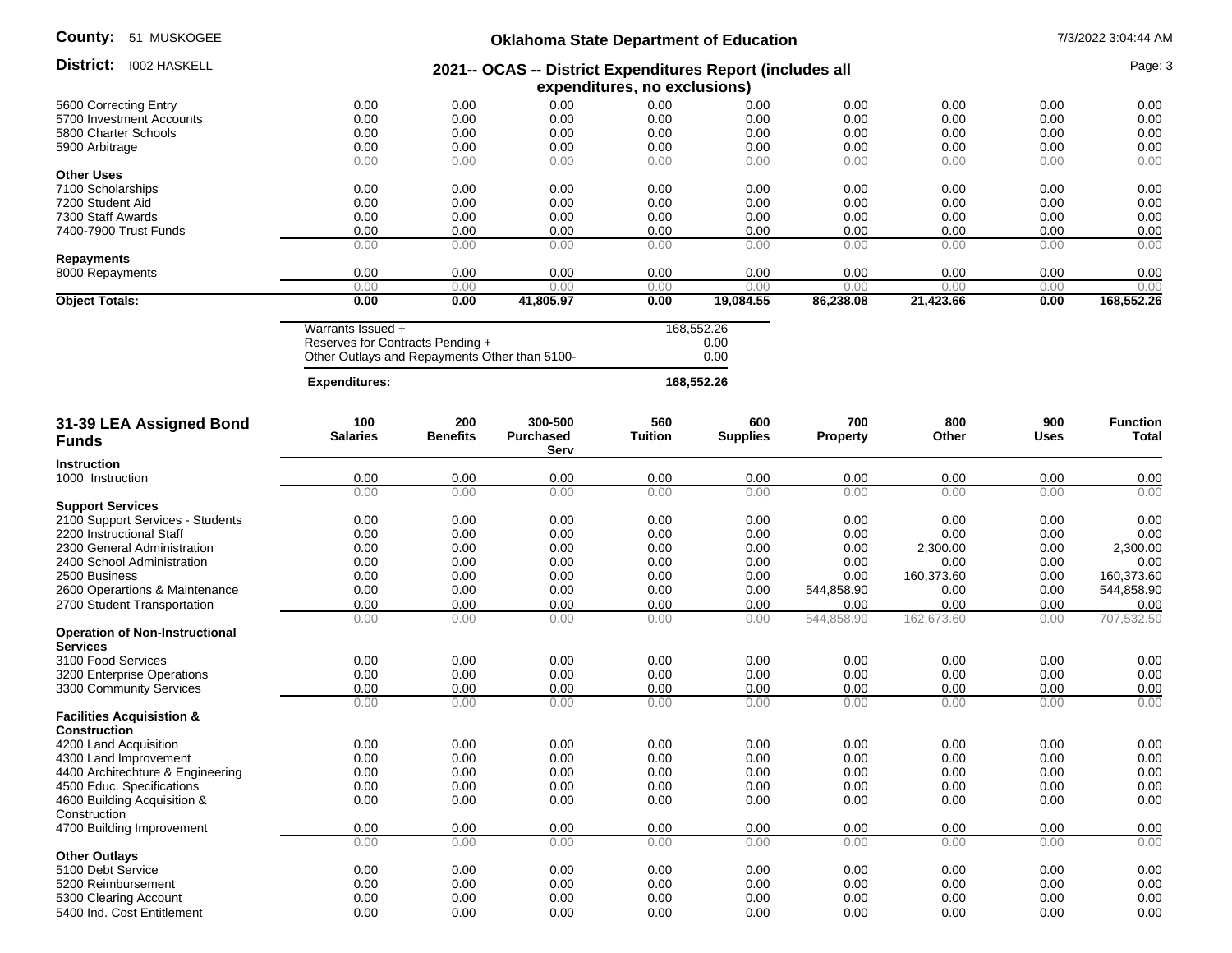| County:<br>51 MUSKOGEE                                   | <b>Oklahoma State Department of Education</b>                                                          |                        |                                     |                       |                            |                        |              | 7/3/2022 3:04:44 AM<br>Page: 4 |                          |  |
|----------------------------------------------------------|--------------------------------------------------------------------------------------------------------|------------------------|-------------------------------------|-----------------------|----------------------------|------------------------|--------------|--------------------------------|--------------------------|--|
| District:<br><b>I002 HASKELL</b>                         | 2021-- OCAS -- District Expenditures Report (includes all<br>expenditures, no exclusions)              |                        |                                     |                       |                            |                        |              |                                |                          |  |
| 5500 Private Non-Profit School                           | 0.00                                                                                                   | 0.00                   | 0.00                                | 0.00                  | 0.00                       | 0.00                   | 0.00         | 0.00                           | 0.00                     |  |
| 5600 Correcting Entry                                    | 0.00                                                                                                   | 0.00                   | 0.00                                | 0.00                  | 0.00                       | 0.00                   | 0.00         | 0.00                           | 0.00                     |  |
| 5700 Investment Accounts                                 | 0.00                                                                                                   | 0.00                   | 0.00                                | 0.00                  | 0.00                       | 0.00                   | 0.00         | 0.00                           | 0.00                     |  |
| 5800 Charter Schools                                     | 0.00                                                                                                   | 0.00                   | 0.00                                | 0.00                  | 0.00                       | 0.00                   | 0.00         | 0.00                           | 0.00                     |  |
| 5900 Arbitrage                                           | 0.00                                                                                                   | 0.00                   | 0.00                                | 0.00                  | 0.00                       | 0.00                   | 0.00         | 0.00                           | 0.00                     |  |
|                                                          | 0.00                                                                                                   | 0.00                   | 0.00                                | 0.00                  | 0.00                       | 0.00                   | 0.00         | 0.00                           | 0.00                     |  |
| <b>Other Uses</b>                                        |                                                                                                        |                        |                                     |                       |                            |                        |              |                                |                          |  |
| 7100 Scholarships                                        | 0.00                                                                                                   | 0.00                   | 0.00                                | 0.00                  | 0.00                       | 0.00                   | 0.00         | 0.00                           | 0.00                     |  |
| 7200 Student Aid                                         | 0.00                                                                                                   | 0.00                   | 0.00                                | 0.00                  | 0.00                       | 0.00                   | 0.00         | 0.00                           | 0.00                     |  |
| 7300 Staff Awards                                        | 0.00                                                                                                   | 0.00                   | 0.00                                | 0.00                  | 0.00                       | 0.00                   | 0.00         | 0.00                           | 0.00                     |  |
| 7400-7900 Trust Funds                                    | 0.00                                                                                                   | 0.00                   | 0.00                                | 0.00                  | 0.00                       | 0.00                   | 0.00         | 0.00                           | 0.00                     |  |
|                                                          | 0.00                                                                                                   | 0.00                   | 0.00                                | 0.00                  | 0.00                       | 0.00                   | 0.00         | 0.00                           | 0.00                     |  |
| <b>Repayments</b>                                        |                                                                                                        |                        |                                     |                       |                            |                        |              |                                |                          |  |
| 8000 Repayments                                          | 0.00                                                                                                   | 0.00                   | 0.00                                | 0.00                  | 0.00                       | 0.00                   | 0.00         | 0.00                           | 0.00                     |  |
|                                                          | 0.00                                                                                                   | 0.00                   | 0.00                                | 0.00                  | 0.00                       | 0.00                   | 0.00         | 0.00                           | 0.00                     |  |
| <b>Object Totals:</b>                                    | 0.00                                                                                                   | 0.00                   | 0.00                                | 0.00                  | 0.00                       | 544,858.90             | 162,673.60   | 0.00                           | 707,532.50               |  |
|                                                          | Warrants Issued +<br>Reserves for Contracts Pending +<br>Other Outlays and Repayments Other than 5100- |                        |                                     |                       | 707,532.50<br>0.00<br>0.00 |                        |              |                                |                          |  |
|                                                          | <b>Expenditures:</b>                                                                                   |                        |                                     |                       | 707,532.50                 |                        |              |                                |                          |  |
| <b>41 Sinking Fund</b>                                   | 100<br><b>Salaries</b>                                                                                 | 200<br><b>Benefits</b> | 300-500<br><b>Purchased</b><br>Serv | 560<br><b>Tuition</b> | 600<br><b>Supplies</b>     | 700<br><b>Property</b> | 800<br>Other | 900<br><b>Uses</b>             | <b>Function</b><br>Total |  |
| <b>Instruction</b>                                       |                                                                                                        |                        |                                     |                       |                            |                        |              |                                |                          |  |
| 1000 Instruction                                         | 0.00                                                                                                   | 0.00                   | 0.00                                | 0.00                  | 0.00                       | 0.00                   | 0.00         | 0.00                           | 0.00                     |  |
|                                                          | 0.00                                                                                                   | 0.00                   | 0.00                                | 0.00                  | 0.00                       | 0.00                   | 0.00         | 0.00                           | 0.00                     |  |
| <b>Support Services</b>                                  |                                                                                                        |                        |                                     |                       |                            |                        |              |                                |                          |  |
| 2100 Support Services - Students                         | 0.00                                                                                                   | 0.00                   | 0.00                                | 0.00                  | 0.00                       | 0.00                   | 0.00         | 0.00                           | 0.00                     |  |
| 2200 Instructional Staff                                 | 0.00                                                                                                   | 0.00                   | 0.00                                | 0.00                  | 0.00                       | 0.00                   | 0.00         | 0.00                           | 0.00                     |  |
| 2300 General Administration                              | 0.00                                                                                                   | 0.00                   | 0.00                                | 0.00                  | 0.00                       | 0.00                   | 0.00         | 0.00                           | 0.00                     |  |
| 2400 School Administration                               | 0.00                                                                                                   | 0.00                   | 0.00                                | 0.00                  | 0.00                       | 0.00                   | 0.00         | 0.00                           | 0.00                     |  |
| 2500 Business                                            | 0.00                                                                                                   | 0.00                   | 0.00                                | 0.00                  | 0.00                       | 0.00                   | 0.00         | 0.00                           | 0.00                     |  |
| 2600 Operartions & Maintenance                           | 0.00                                                                                                   | 0.00                   | 0.00                                | 0.00                  | 0.00                       | 0.00                   | 0.00         | 0.00                           | 0.00                     |  |
| 2700 Student Transportation                              | 0.00                                                                                                   | 0.00                   | 0.00                                | 0.00                  | 0.00                       | 0.00                   | 0.00         | 0.00                           | 0.00                     |  |
| <b>Operation of Non-Instructional</b><br><b>Services</b> | 0.00                                                                                                   | 0.00                   | 0.00                                | 0.00                  | 0.00                       | 0.00                   | 0.00         | 0.00                           | 0.00                     |  |
| 3100 Food Services                                       | 0.00                                                                                                   | 0.00                   | 0.00                                | 0.00                  | 0.00                       | 0.00                   | 0.00         | 0.00                           | 0.00                     |  |
| 3200 Enterprise Operations                               | 0.00                                                                                                   | 0.00                   | 0.00                                | 0.00                  | 0.00                       | 0.00                   | 0.00         | 0.00                           | 0.00                     |  |
| 3300 Community Services                                  | 0.00                                                                                                   | 0.00                   | 0.00                                | 0.00                  | 0.00                       | 0.00                   | 0.00         | 0.00                           | 0.00                     |  |
| <b>Facilities Acquisistion &amp;</b>                     | 0.00                                                                                                   | 0.00                   | 0.00                                | 0.00                  | 0.00                       | 0.00                   | 0.00         | 0.00                           | 0.00                     |  |
| <b>Construction</b><br>4200 Land Acquisition             | 0.00                                                                                                   | 0.00                   | 0.00                                | 0.00                  | 0.00                       | 0.00                   | 0.00         | 0.00                           | 0.00                     |  |
| 4300 Land Improvement                                    | 0.00                                                                                                   | 0.00                   | 0.00                                | 0.00                  | 0.00                       | 0.00                   | 0.00         | 0.00                           | 0.00                     |  |
| 4400 Architechture & Engineering                         | 0.00                                                                                                   | 0.00                   | 0.00                                | 0.00                  | 0.00                       | 0.00                   | 0.00         | 0.00                           | 0.00                     |  |
| 4500 Educ. Specifications                                | 0.00                                                                                                   | 0.00                   | 0.00                                | 0.00                  | 0.00                       | 0.00                   | 0.00         | 0.00                           | 0.00                     |  |
| 4600 Building Acquisition &                              | 0.00                                                                                                   | 0.00                   | 0.00                                | 0.00                  | 0.00                       | 0.00                   | 0.00         | 0.00                           | 0.00                     |  |
| Construction                                             |                                                                                                        |                        |                                     |                       |                            |                        |              |                                |                          |  |
| 4700 Building Improvement                                | 0.00                                                                                                   | 0.00                   | 0.00                                | 0.00                  | 0.00                       | 0.00                   | 0.00         | 0.00                           | 0.00                     |  |
|                                                          | 0.00                                                                                                   | 0.00                   | 0.00                                | 0.00                  | 0.00                       | 0.00                   | 0.00         | 0.00                           | 0.00                     |  |
| <b>Other Outlavs</b>                                     |                                                                                                        |                        |                                     |                       |                            |                        |              |                                |                          |  |
| 5100 Debt Service                                        | 0.00                                                                                                   | 0.00                   | 0.00                                | 0.00                  | 0.00                       | 0.00                   | 804,572.50   | 0.00                           | 804,572.50               |  |
| 5200 Reimbursement                                       | 0.00                                                                                                   | 0.00                   | 0.00                                | 0.00                  | 0.00                       | 0.00                   | 0.00         | 0.00                           | 0.00                     |  |

5300 Clearing Account 0.00 0.00 0.00 0.00 0.00 0.00 0.00 0.00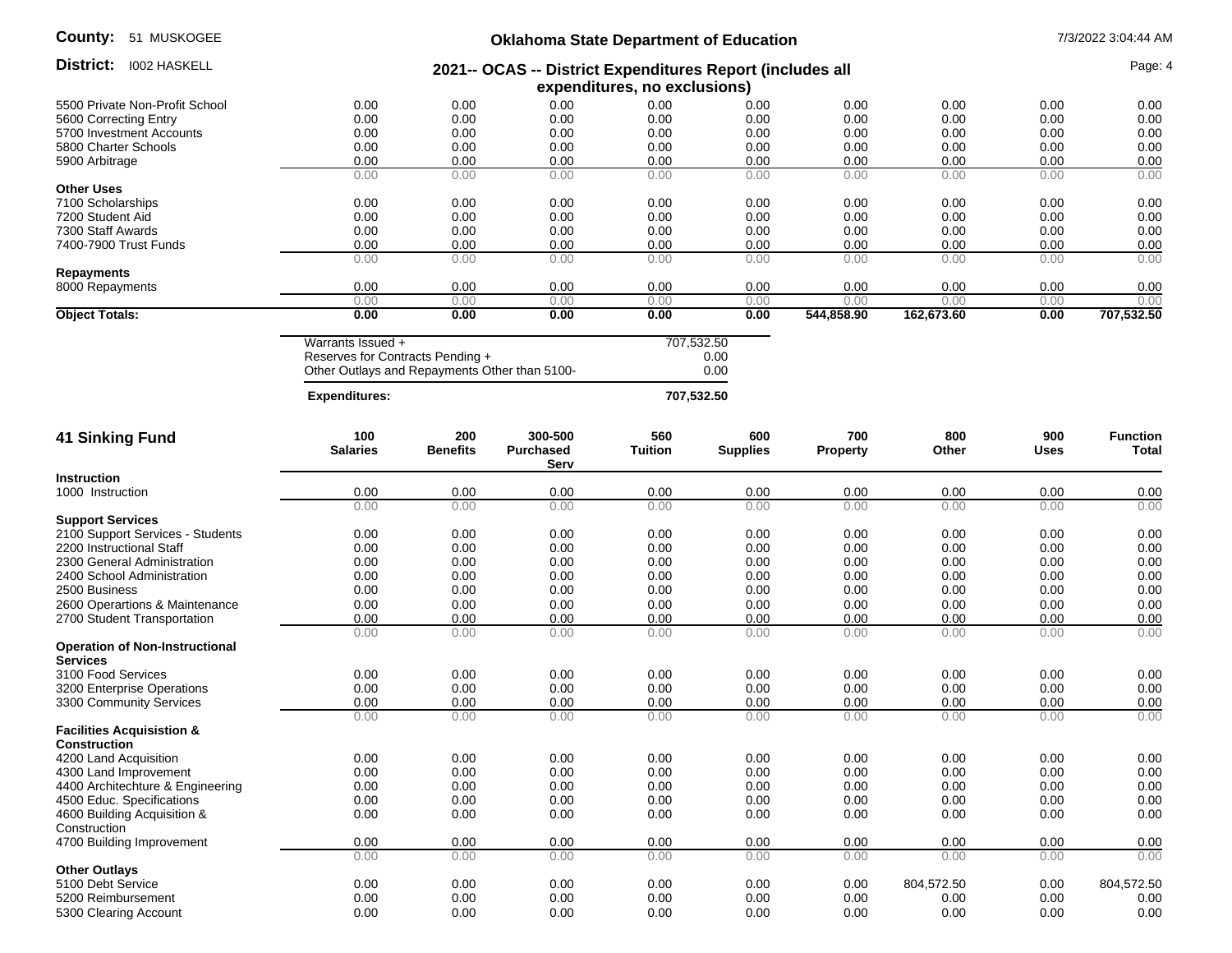| <b>County:</b><br>51 MUSKOGEE                        | <b>Oklahoma State Department of Education</b>                                                          |                        |                              |                            |                        |                        |              |              | 7/3/2022 3:04:44 AM      |  |  |
|------------------------------------------------------|--------------------------------------------------------------------------------------------------------|------------------------|------------------------------|----------------------------|------------------------|------------------------|--------------|--------------|--------------------------|--|--|
| District: 1002 HASKELL                               | 2021-- OCAS -- District Expenditures Report (includes all<br>expenditures, no exclusions)              |                        |                              |                            |                        |                        |              | Page: 5      |                          |  |  |
| 5400 Ind. Cost Entitlement                           | 0.00                                                                                                   | 0.00                   | 0.00                         | 0.00                       | 0.00                   | 0.00                   | 0.00         | 0.00         | 0.00                     |  |  |
|                                                      |                                                                                                        |                        |                              |                            |                        |                        |              |              |                          |  |  |
| 5500 Private Non-Profit School                       | 0.00                                                                                                   | 0.00                   | 0.00                         | 0.00                       | 0.00                   | 0.00                   | 0.00         | 0.00         | 0.00                     |  |  |
| 5600 Correcting Entry                                | 0.00                                                                                                   | 0.00                   | 0.00                         | 0.00                       | 0.00                   | 0.00                   | 0.00         | 0.00         | 0.00                     |  |  |
| 5700 Investment Accounts                             | 0.00                                                                                                   | 0.00                   | 0.00                         | 0.00                       | 0.00                   | 0.00                   | 0.00         | 0.00         | 0.00                     |  |  |
| 5800 Charter Schools                                 | 0.00                                                                                                   | 0.00                   | 0.00                         | 0.00                       | 0.00                   | 0.00                   | 0.00         | 0.00         | 0.00                     |  |  |
| 5900 Arbitrage                                       | 0.00                                                                                                   | 0.00                   | 0.00                         | 0.00                       | 0.00                   | 0.00                   | 0.00         | 0.00         | 0.00                     |  |  |
|                                                      | 0.00                                                                                                   | 0.00                   | 0.00                         | 0.00                       | 0.00                   | 0.00                   | 804,572.50   | 0.00         | 804,572.50               |  |  |
| Other Uses                                           |                                                                                                        |                        |                              |                            |                        |                        |              |              |                          |  |  |
| 7100 Scholarships                                    | 0.00                                                                                                   | 0.00                   | 0.00                         | 0.00                       | 0.00                   | 0.00                   | 0.00         | 0.00         |                          |  |  |
|                                                      |                                                                                                        |                        |                              |                            |                        |                        |              |              | 0.00                     |  |  |
| 7200 Student Aid                                     | 0.00                                                                                                   | 0.00                   | 0.00                         | 0.00                       | 0.00                   | 0.00                   | 0.00         | 0.00         | 0.00                     |  |  |
| 7300 Staff Awards                                    | 0.00                                                                                                   | 0.00                   | 0.00                         | 0.00                       | 0.00                   | 0.00                   | 0.00         | 0.00         | 0.00                     |  |  |
| 7400-7900 Trust Funds                                | 0.00                                                                                                   | 0.00                   | 0.00                         | 0.00                       | 0.00                   | 0.00                   | 0.00         | 0.00         | 0.00                     |  |  |
|                                                      | 0.00                                                                                                   | 0.00                   | 0.00                         | 0.00                       | 0.00                   | 0.00                   | 0.00         | 0.00         | 0.00                     |  |  |
| Repayments                                           |                                                                                                        |                        |                              |                            |                        |                        |              |              |                          |  |  |
| 8000 Repayments                                      | 0.00                                                                                                   | 0.00                   | 0.00                         | 0.00                       | 0.00                   | 0.00                   | 0.00         | 0.00         | 0.00                     |  |  |
|                                                      | 0.00                                                                                                   | 0.00                   | 0.00                         | 0.00                       | 0.00                   | 0.00                   | 0.00         | 0.00         | 0.00                     |  |  |
|                                                      |                                                                                                        |                        |                              |                            |                        |                        |              |              |                          |  |  |
| <b>Object Totals:</b>                                | 0.00                                                                                                   | 0.00                   | 0.00                         | 0.00                       | 0.00                   | 0.00                   | 804,572.50   | 0.00         | 804,572.50               |  |  |
|                                                      | Warrants Issued +<br>Reserves for Contracts Pending +<br>Other Outlays and Repayments Other than 5100- |                        |                              | 804,572.50<br>0.00<br>0.00 |                        |                        |              |              |                          |  |  |
|                                                      | <b>Expenditures:</b>                                                                                   |                        |                              |                            | 804,572.50             |                        |              |              |                          |  |  |
| 60 School Activity Fund                              | 100<br><b>Salaries</b>                                                                                 | 200<br><b>Benefits</b> | 300-500<br>Purchased<br>Serv | 560<br><b>Tuition</b>      | 600<br><b>Supplies</b> | 700<br><b>Property</b> | 800<br>Other | 900<br>Uses  | <b>Function</b><br>Total |  |  |
| Instruction                                          |                                                                                                        |                        |                              |                            |                        |                        |              |              |                          |  |  |
| 1000 Instruction                                     | 0.00                                                                                                   | 0.00                   | 10,810.00                    | 0.00                       | 9,232.29               | 0.00                   | 720.00       | 0.00         | 20,762.29                |  |  |
|                                                      | 0.00                                                                                                   | 0.00                   | 10.810.00                    | 0.00                       | 9,232.29               | 0.00                   | 720.00       | 0.00         | 20.762.29                |  |  |
| <b>Support Services</b>                              |                                                                                                        |                        |                              |                            |                        |                        |              |              |                          |  |  |
|                                                      |                                                                                                        |                        |                              |                            |                        |                        |              |              |                          |  |  |
| 2100 Support Services - Students                     | 0.00                                                                                                   | 0.00                   | 3,220.00                     | 0.00                       | 67,785.79              | 0.00                   | 1,850.00     | 27.00        | 72,882.79                |  |  |
| 2200 Instructional Staff                             | 0.00                                                                                                   | 0.00                   | 0.00                         | 0.00                       | 0.00                   | 0.00                   | 0.00         | 0.00         | 0.00                     |  |  |
| 2300 General Administration                          | 0.00                                                                                                   | 0.00                   | 0.00                         | 0.00                       | 0.00                   | 0.00                   | 0.00         | 0.00         | 0.00                     |  |  |
| 2400 School Administration                           | 0.00                                                                                                   | 0.00                   | 2,040.00                     | 0.00                       | 3,760.38               | 0.00                   | 880.00       | 62.10        | 6,742.48                 |  |  |
| 2500 Business                                        | 0.00                                                                                                   | 0.00                   | 47.25                        | 0.00                       | 1,839.68               | 0.00                   | 0.00         | 0.00         | 1,886.93                 |  |  |
| 2600 Operartions & Maintenance                       | 0.00                                                                                                   | 0.00                   | 0.00                         | 0.00                       | 0.00                   | 0.00                   | 0.00         | 0.00         | 0.00                     |  |  |
|                                                      |                                                                                                        |                        |                              |                            |                        |                        |              |              |                          |  |  |
| 2700 Student Transportation                          | 0.00                                                                                                   | 0.00                   | 0.00                         | 0.00                       | 0.00                   | 0.00                   | 0.00         | 0.00         | 0.00                     |  |  |
| <b>Operation of Non-Instructional</b><br>Services    | 0.00                                                                                                   | 0.00                   | 5,307.25                     | 0.00                       | 73,385.85              | 0.00                   | 2,730.00     | 89.10        | 81,512.20                |  |  |
| 3100 Food Services                                   | 0.00                                                                                                   | 0.00                   | 0.00                         | 0.00                       | 0.00                   | 0.00                   | 0.00         | 0.00         | 0.00                     |  |  |
|                                                      |                                                                                                        |                        |                              |                            |                        |                        |              |              |                          |  |  |
| 3200 Enterprise Operations                           | 0.00                                                                                                   | 0.00                   | 0.00                         | 0.00                       | 28,428.49              | 0.00                   | 0.00         | 0.00         | 28,428.49                |  |  |
| 3300 Community Services                              | 0.00                                                                                                   | 0.00                   | 0.00                         | 0.00                       | 0.00                   | 0.00                   | 0.00         | 0.00         | 0.00                     |  |  |
| <b>Facilities Acquisistion &amp;</b><br>Construction | 0.00                                                                                                   | 0.00                   | 0.00                         | 0.00                       | 28,428.49              | 0.00                   | 0.00         | 0.00         | 28,428.49                |  |  |
| 4200 Land Acquisition                                | 0.00                                                                                                   | 0.00                   | 0.00                         | 0.00                       | 0.00                   | 0.00                   | 0.00         | 0.00         | 0.00                     |  |  |
| 4300 Land Improvement                                | 0.00                                                                                                   | 0.00                   | 0.00                         | 0.00                       | 0.00                   | 0.00                   | 0.00         | 0.00         | 0.00                     |  |  |
|                                                      |                                                                                                        |                        |                              |                            |                        |                        |              |              |                          |  |  |
| 4400 Architechture & Engineering                     | 0.00                                                                                                   | 0.00                   | 0.00                         | 0.00                       | 0.00                   | 0.00                   | 0.00         | 0.00         | 0.00                     |  |  |
| 4500 Educ. Specifications                            | 0.00                                                                                                   | 0.00                   | 0.00                         | 0.00                       | 0.00                   | 0.00                   | 0.00         | 0.00         | 0.00                     |  |  |
| 4600 Building Acquisition &                          | 0.00                                                                                                   | 0.00                   | 0.00                         | 0.00                       | 0.00                   | 0.00                   | 0.00         | 0.00         | 0.00                     |  |  |
| Construction                                         |                                                                                                        |                        |                              |                            |                        |                        |              |              |                          |  |  |
| 4700 Building Improvement                            | 0.00                                                                                                   | 0.00                   | 0.00                         | 0.00                       | 0.00                   | 0.00                   | 0.00         | 0.00         | 0.00                     |  |  |
| <b>Other Outlays</b>                                 | 0.00                                                                                                   | 0.00                   | 0.00                         | 0.00                       | 0.00                   | 0.00                   | 0.00         | 0.00         | 0.00                     |  |  |
| 5100 Debt Service                                    | 0.00                                                                                                   | 0.00                   | 0.00                         | 0.00                       | 0.00                   | 0.00                   | 0.00         | 0.00         | 0.00                     |  |  |
| 5200 Reimbursement                                   | 0.00                                                                                                   | 0.00                   | 0.00                         | 0.00                       | 0.00                   | 0.00                   | 0.00         | $-19,183.80$ | $-19,183.80$             |  |  |
|                                                      |                                                                                                        |                        |                              |                            |                        |                        |              |              |                          |  |  |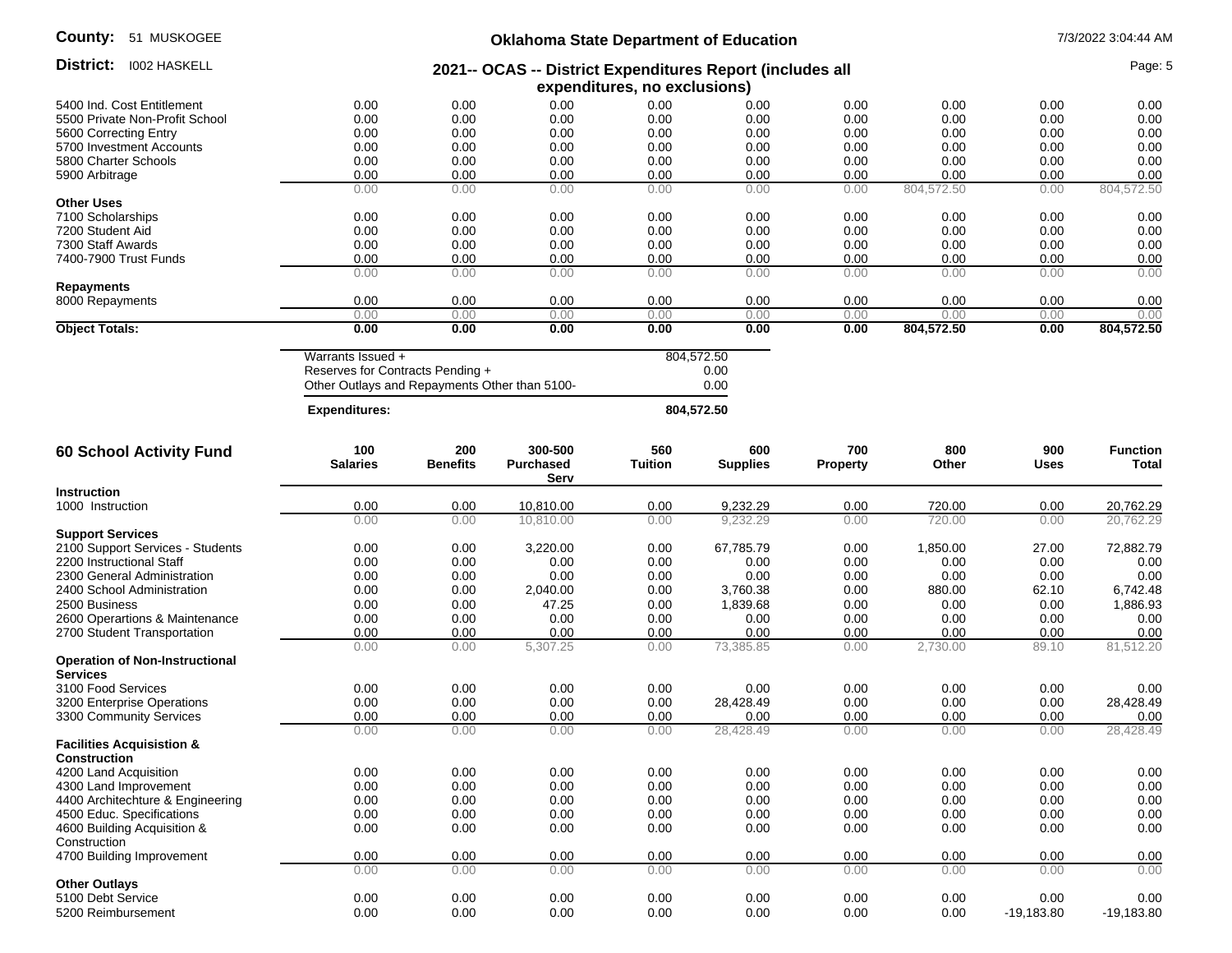| County:<br>51 MUSKOGEE                                      | <b>Oklahoma State Department of Education</b>                                             |                                                                                   |                                     |                       |                                 |                        |              |                    | 7/3/2022 3:04:44 AM             |
|-------------------------------------------------------------|-------------------------------------------------------------------------------------------|-----------------------------------------------------------------------------------|-------------------------------------|-----------------------|---------------------------------|------------------------|--------------|--------------------|---------------------------------|
| District:<br><b>I002 HASKELL</b>                            | 2021-- OCAS -- District Expenditures Report (includes all<br>expenditures, no exclusions) |                                                                                   |                                     |                       |                                 |                        |              |                    | Page: 6                         |
| 5300 Clearing Account                                       | 0.00                                                                                      | 0.00                                                                              | 0.00                                | 0.00                  | 0.00                            | 0.00                   | 0.00         | 0.00               | 0.00                            |
| 5400 Ind. Cost Entitlement                                  | 0.00                                                                                      | 0.00                                                                              | 0.00                                | 0.00                  | 0.00                            | 0.00                   | 0.00         | 0.00               | 0.00                            |
| 5500 Private Non-Profit School                              | 0.00                                                                                      | 0.00                                                                              | 0.00                                | 0.00                  | 0.00                            | 0.00                   | 0.00         | 0.00               | 0.00                            |
| 5600 Correcting Entry                                       | 0.00                                                                                      | 0.00                                                                              | 0.00                                | 0.00                  | 0.00                            | 0.00                   | 0.00         | 0.00               | 0.00                            |
| 5700 Investment Accounts                                    | 0.00                                                                                      | 0.00                                                                              | 0.00                                | 0.00                  | 0.00                            | 0.00                   | 0.00         | 0.00               | 0.00                            |
| 5800 Charter Schools                                        | 0.00                                                                                      | 0.00                                                                              | 0.00                                | 0.00                  | 0.00                            | 0.00                   | 0.00         | 0.00               | 0.00                            |
| 5900 Arbitrage                                              | 0.00                                                                                      | 0.00                                                                              | 0.00                                | 0.00                  | 0.00                            | 0.00                   | 0.00         | 0.00               | 0.00                            |
|                                                             | 0.00                                                                                      | 0.00                                                                              | 0.00                                | 0.00                  | 0.00                            | 0.00                   | 0.00         | $-19,183.80$       | $-19,183.80$                    |
| <b>Other Uses</b>                                           |                                                                                           |                                                                                   |                                     |                       |                                 |                        |              |                    |                                 |
| 7100 Scholarships                                           | 0.00                                                                                      | 0.00                                                                              | 0.00                                | 0.00                  | 0.00                            | 0.00                   | 0.00         | 0.00               | 0.00                            |
| 7200 Student Aid                                            | 0.00                                                                                      | 0.00                                                                              | 0.00                                | 0.00                  | 0.00                            | 0.00                   | 0.00         | 0.00               | 0.00                            |
| 7300 Staff Awards                                           | 0.00                                                                                      | 0.00                                                                              | 0.00                                | 0.00                  | 0.00                            | 0.00                   | 0.00         | 0.00               | 0.00                            |
| 7400-7900 Trust Funds                                       | 0.00                                                                                      | 0.00                                                                              | 0.00                                | 0.00                  | 0.00                            | 0.00                   | 0.00         | 0.00               | 0.00                            |
|                                                             | 0.00                                                                                      | 0.00                                                                              | 0.00                                | 0.00                  | 0.00                            | 0.00                   | 0.00         | 0.00               | 0.00                            |
| <b>Repayments</b>                                           |                                                                                           |                                                                                   |                                     |                       |                                 |                        |              |                    |                                 |
| 8000 Repayments                                             | 0.00                                                                                      | 0.00                                                                              | 0.00                                | 0.00                  | 0.00                            | 0.00                   | 0.00         | 0.00               | 0.00                            |
|                                                             | 0.00                                                                                      | 0.00                                                                              | 0.00                                | 0.00                  | 0.00                            | 0.00                   | 0.00         | 0.00               | 0.00                            |
| <b>Object Totals:</b>                                       | 0.00                                                                                      | 0.00                                                                              | 16,117.25                           | 0.00                  | 111,046.63                      | 0.00                   | 3,450.00     | $-19,094.70$       | 111,519.18                      |
|                                                             |                                                                                           |                                                                                   |                                     |                       |                                 |                        |              |                    |                                 |
|                                                             | Warrants Issued +                                                                         | Reserves for Contracts Pending +<br>Other Outlays and Repayments Other than 5100- |                                     |                       | 130,702.98<br>0.00<br>19,183.80 |                        |              |                    |                                 |
|                                                             | <b>Expenditures:</b>                                                                      |                                                                                   |                                     |                       | 111,519.18                      |                        |              |                    |                                 |
| <b>ALL Funds</b>                                            | 100<br><b>Salaries</b>                                                                    | 200<br><b>Benefits</b>                                                            | 300-500<br><b>Purchased</b><br>Serv | 560<br><b>Tuition</b> | 600<br><b>Supplies</b>          | 700<br><b>Property</b> | 800<br>Other | 900<br><b>Uses</b> | <b>Function</b><br><b>Total</b> |
| <b>Instruction</b>                                          |                                                                                           |                                                                                   |                                     |                       |                                 |                        |              |                    |                                 |
| 1000 Instruction                                            | 2,560,180.47                                                                              | 863,089.22                                                                        | 27,462.17                           | 0.00                  | 201,113.84                      | 76.60                  | 915.00       | 1,297.56           | 3,654,134.86                    |
|                                                             | 2,560,180.47                                                                              | 863,089.22                                                                        | 27,462.17                           | 0.00                  | 201,113.84                      | 76.60                  | 915.00       | 1,297.56           | 3,654,134.86                    |
| <b>Support Services</b>                                     |                                                                                           |                                                                                   |                                     |                       |                                 |                        |              |                    |                                 |
|                                                             | 218,780.55                                                                                | 63,132.48                                                                         | 94,947.01                           | 0.00                  |                                 | 0.00                   | 1,854.90     | 27.00              | 450,371.47                      |
| 2100 Support Services - Students                            |                                                                                           |                                                                                   |                                     |                       | 71,629.53                       |                        |              |                    |                                 |
| 2200 Instructional Staff                                    | 87,962.52                                                                                 | 25,414.69                                                                         | 37,214.07                           | 0.00                  | 5,309.67                        | 0.00                   | 150.00       | 0.00               | 156,050.95                      |
| 2300 General Administration                                 | 165,886.87                                                                                | 47,248.46                                                                         | 102,793.30                          | 0.00                  | 525.64                          | 0.00                   | 9,840.26     | 0.00               | 326,294.53                      |
| 2400 School Administration                                  | 350,567.47                                                                                | 121,949.94                                                                        | 3,410.00                            | 0.00                  | 7,118.03                        | 0.00                   | 2,414.50     | 62.10              | 485,522.04                      |
| 2500 Business                                               | 92,675.71                                                                                 | 27,129.79                                                                         | 81,893.20                           | 0.00                  | 12,190.56                       | 0.00                   | 203,326.54   | 740.94             | 417,956.74                      |
| 2600 Operartions & Maintenance                              | 129,026.37                                                                                | 75,534.11                                                                         | 162,746.88                          | 0.00                  | 185,365.16                      | 641,599.71             | 0.00         | 0.00               | 1,194,272.23                    |
| 2700 Student Transportation                                 | 116,391.28                                                                                | 42,074.88                                                                         | 48,672.83                           | 0.00                  | 20,420.32                       | 0.00                   | 0.00         | 225.00             | 227,784.31                      |
| <b>Operation of Non-Instructional</b><br><b>Services</b>    | 1,161,290.77                                                                              | 402,484.35                                                                        | 531,677.29                          | 0.00                  | 302,558.91                      | 641,599.71             | 217,586.20   | 1,055.04           | 3,258,252.27                    |
| 3100 Food Services                                          | 114,830.21                                                                                | 57,933.27                                                                         | 116,409.24                          | 0.00                  | 18,493.62                       | 0.00                   | 1,229.05     | 0.00               | 308,895.39                      |
| 3200 Enterprise Operations                                  | 0.00                                                                                      | 0.00                                                                              | 0.00                                | 0.00                  | 28,428.49                       | 0.00                   | 0.00         | 0.00               | 28,428.49                       |
| 3300 Community Services                                     | 0.00                                                                                      | 0.00                                                                              | 0.00                                | 0.00                  | 0.00                            | 0.00                   | 0.00         | 0.00               | 0.00                            |
|                                                             | 114,830.21                                                                                | 57,933.27                                                                         | 116,409.24                          | 0.00                  | 46,922.11                       | 0.00                   | 1,229.05     | 0.00               | 337,323.88                      |
| <b>Facilities Acquisistion &amp;</b><br><b>Construction</b> |                                                                                           |                                                                                   |                                     |                       |                                 |                        |              |                    |                                 |
| 4200 Land Acquisition                                       | 0.00                                                                                      | 0.00                                                                              | 0.00                                | 0.00                  | 0.00                            | 0.00                   | 0.00         | 0.00               | 0.00                            |
| 4300 Land Improvement                                       | 0.00                                                                                      | 0.00                                                                              | 0.00                                | 0.00                  | 0.00                            | 0.00                   | 0.00         | 0.00               | 0.00                            |
| 4400 Architechture & Engineering                            | 0.00                                                                                      | 0.00                                                                              | 0.00                                | 0.00                  | 0.00                            | 0.00                   | 0.00         | 0.00               | 0.00                            |
| 4500 Educ. Specifications                                   | 0.00                                                                                      | 0.00                                                                              | 0.00                                | 0.00                  | 0.00                            | 0.00                   | 0.00         | 0.00               | 0.00                            |
| 4600 Building Acquisition &                                 | 0.00                                                                                      | 0.00                                                                              | 0.00                                | 0.00                  | 0.00                            | 0.00                   | 0.00         | 0.00               | 0.00                            |
| Construction                                                |                                                                                           |                                                                                   |                                     |                       |                                 |                        |              |                    |                                 |
|                                                             |                                                                                           |                                                                                   |                                     |                       |                                 |                        |              |                    |                                 |
| 4700 Building Improvement                                   | 0.00                                                                                      | 0.00                                                                              | 0.00                                | 0.00                  | 4,299.50                        | 12,727.27              | 0.00         | 0.00               | 17,026.77                       |
| <b>Other Outlays</b>                                        | 0.00                                                                                      | 0.00                                                                              | 0.00                                | 0.00                  | 4,299.50                        | 12,727.27              | 0.00         | 0.00               | 17,026.77                       |
| 5100 Debt Service                                           | 0.00                                                                                      | 0.00                                                                              | 0.00                                | 0.00                  | 0.00                            |                        | 804,572.50   |                    | 804,572.50                      |
|                                                             |                                                                                           |                                                                                   |                                     |                       |                                 | 0.00                   |              | 0.00               |                                 |